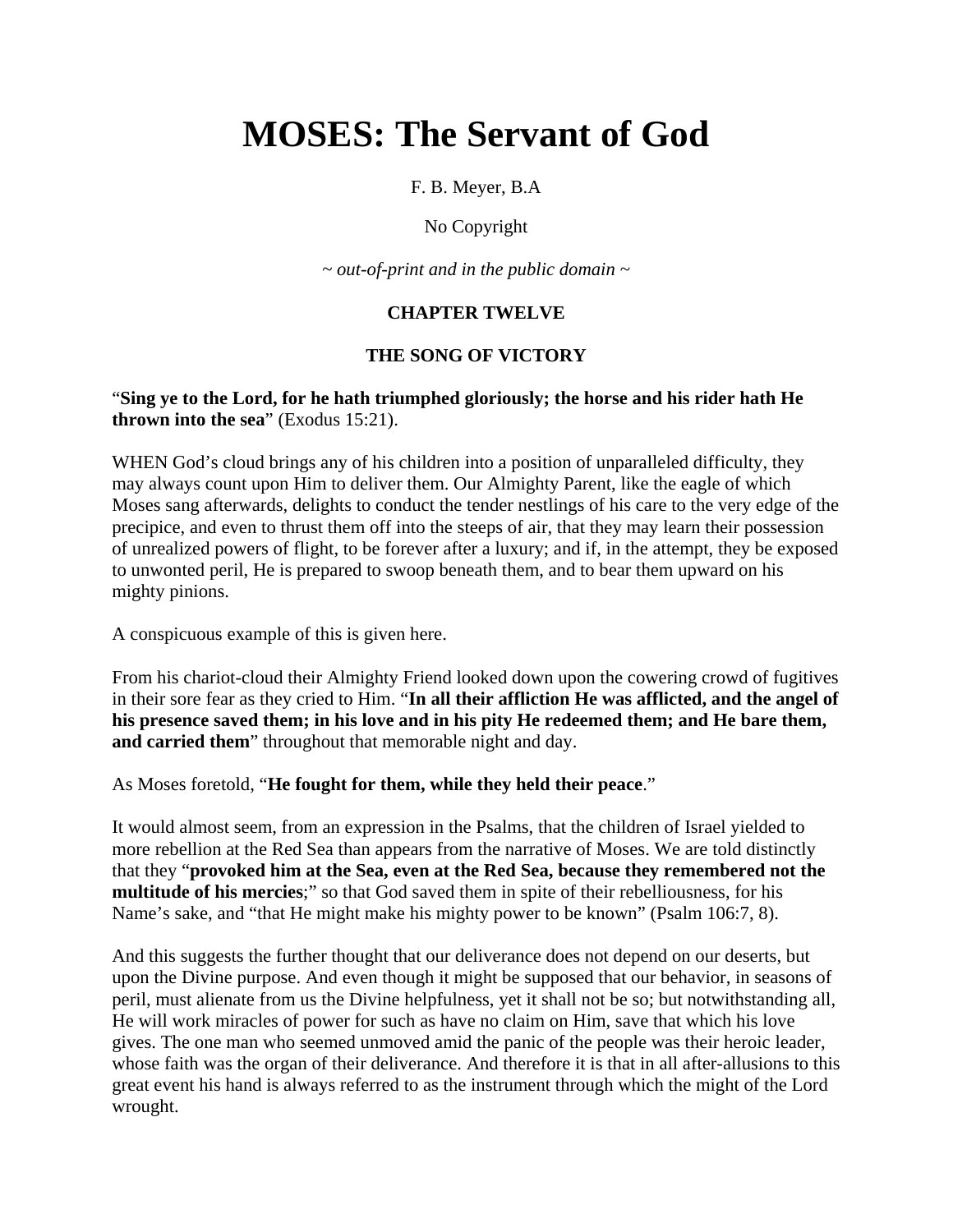"**Thou leddest**," says the Psalmist, "**thy people like a flock, by the hand of Moses and Aaron**" (Psalm 77:20). "**He led them**," says Isaiah, "**with his glorious arm , dividing the water before them, to make himself an everlasting name?**" (Isaiah 63:12).

The people, therefore, had good reason to remember the ancient days of Moses; for they were made famous by Moses mighty faith.

By his faith they passed through the Red Sea as by dry land.

#### **THE ROD**

There is a limit to prayer. While Moses presented an appearance of unbroken fortitude towards the people, rearing himself among them like a rock, before God he bent like a broken reed, crying to Him.

That, however, was not the time for heart-rending supplication, but for action: he must give to the people the word of advance. Over the sea, on which the shadows of night were falling rapidly he must stretch out his rod; and by his faith he must afford the power of God a channel through which it should pass to the cleavage of the mighty waters.

That rod had already played many parts; it grew first in some watered glade of the Sinaitic peninsula, little witting of its destiny, till cut down by the shepherd for the purpose of guiding his flock, or clubbing some beast of prey; it was in his hand when God first met with him, and cast upon the ground it became a serpent, emblem of Egyptian pride.

Already it had figured in many of the Egyptian plagues; stretched over the waters of the river to turn them to blood; lifted towards Heaven to summon the storm; extended over the land to turn the very dust to lice; hereafter it was to win victory over Amalek, and to open streams from the heart of the rock; everywhere emphatically as "**the rod of God**."

But never in all its history had it done, nor would it do, such marvels as awaited it that night, when at the bidding of God it was stretched over the waters of the Red Sea.

As the rod was in the hands of Moses, so Moses was in the hand of God; and so may each of us be, if only we yield ourselves implicitly to Him for service.

- By nature we may be of the coarsest texture, not pine, nor oak, nor cedar;
- By education, we may be uncultured and unpolished;

There may be many notches in us which mar our symmetry and beauty: but what do these things matter? the one essential is to know that we are being wielded and used by the hands that shaped the worlds, and built the arch of Heaven. The glass-blower has beside him on the bench the rudest iron tools to aid him in the execution of the most exquisite designs; but the dexterity of his touch more than compensates for their apparent inaptitude. Be a piece of iron if you will, or a rod cut from the forest tree; but be sure that you are in the right hand of the Master Workman.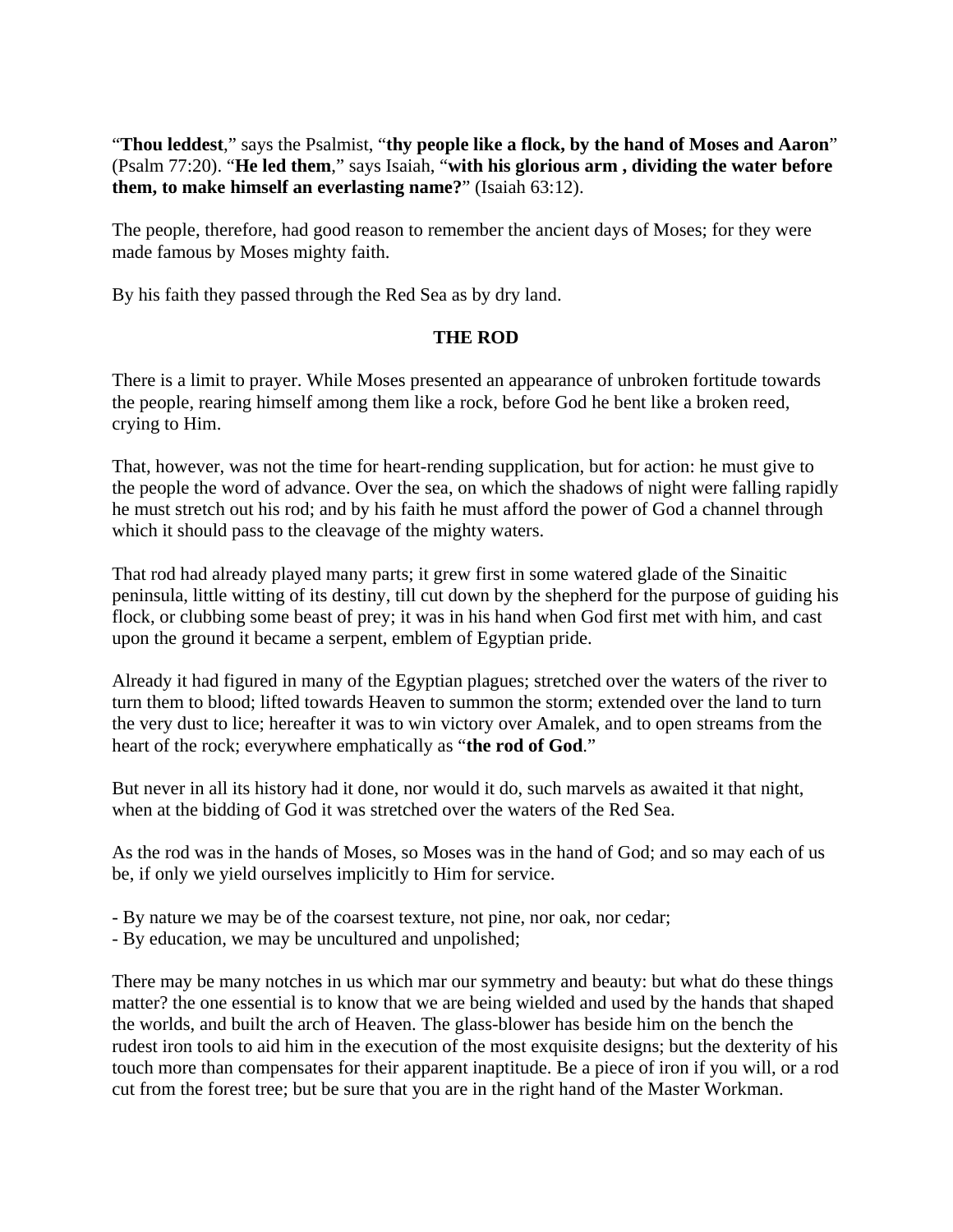## **THE CLOUD**

Up till now the pillar of cloud had swept in majestic glory through the heavens; but at this juncture it settled down upon the ground like a great wall of billowy vapour, standing for a fence between the camp of Egypt and the camp of Israel.

- To the former it was dark and menacing, forbidding progress, and enshrouding the movements of the fugitives;

- To the latter it gave light, casting a sheen upon the sand and sea, and indicating, with unerring accuracy, the path that soon appeared.

All night through, those Heaven-lit beacon fires shone out; and in after-days the memory of the effect produced by the mingling of their light with the walls of glassy water, supplied the inspired seer with the imagery with which to depict the triumph of the redeemed, who stand on the shores of the "**glassy sea mingled with fire, having the harps of God**."

It seemed as if inspiration itself could find no worthier emblem for that supreme event than the rapture and triumph of the host of Israel on the night, when the glory of the Shekinah flashed back from the crested billows, marshaled on either hand, as the pillared entrance to a mighty temple.

#### **THE PASSAGE**

At no point, following the lead of the Psalmist-historian, it is clear that a terrific storm broke upon the scene. The earth shook and trembled; the massy foundations of the mountains rocked; from out the darkness brooding overhead, the curtains of God's pavilion, came the repeated flash of the lightning, followed by the long reverberation of the thunder. The Most High uttered his voice, which was followed by the pelt of the hailstones and the fall of fireballs. The east wind rose in fury, driving before it the retreating waters, which fled at the blast of the breath of his nostrils; then catching them up in its hands it piled them, wave on wave, until they stood up a wall of foam and tumult, from base to top, fretting, seething, fuming, chafing at the unexpected restraint, and wondering at the unwonted posture, but held steadily and always by the pressure of that mighty blast, that gave them no respite, but held them as in a vice; and all the water behind, backed up, leant upon that rampart, so strangely built, so marvelously maintained.

And on the other side the tide withdrew back and back towards the fountains of the great deep behind. It was as if every wavelet felt the pull, the suction of an abyss opening somewhere far down in the sea, and hastened to fill it, leaving the foundations of the deep naked in the headlong rush. Then the channels of water appeared, the foundations of the world were laid bare, so that rocks and stones deposited in primeval times, and closely veiled from all prying gaze, awoke to find themselves discovered. Presently it seemed as if there was a pause in the speed of the retreating waters, and they began slowly to return; but as they did so they met with the restraint of the hand of God, which, leaving a pathway of sufficient breadth from the wall already formed, commenced to constitute a second, and "**so the flood stood upright as an heap, and the deeps were congealed in the heart of the sea**."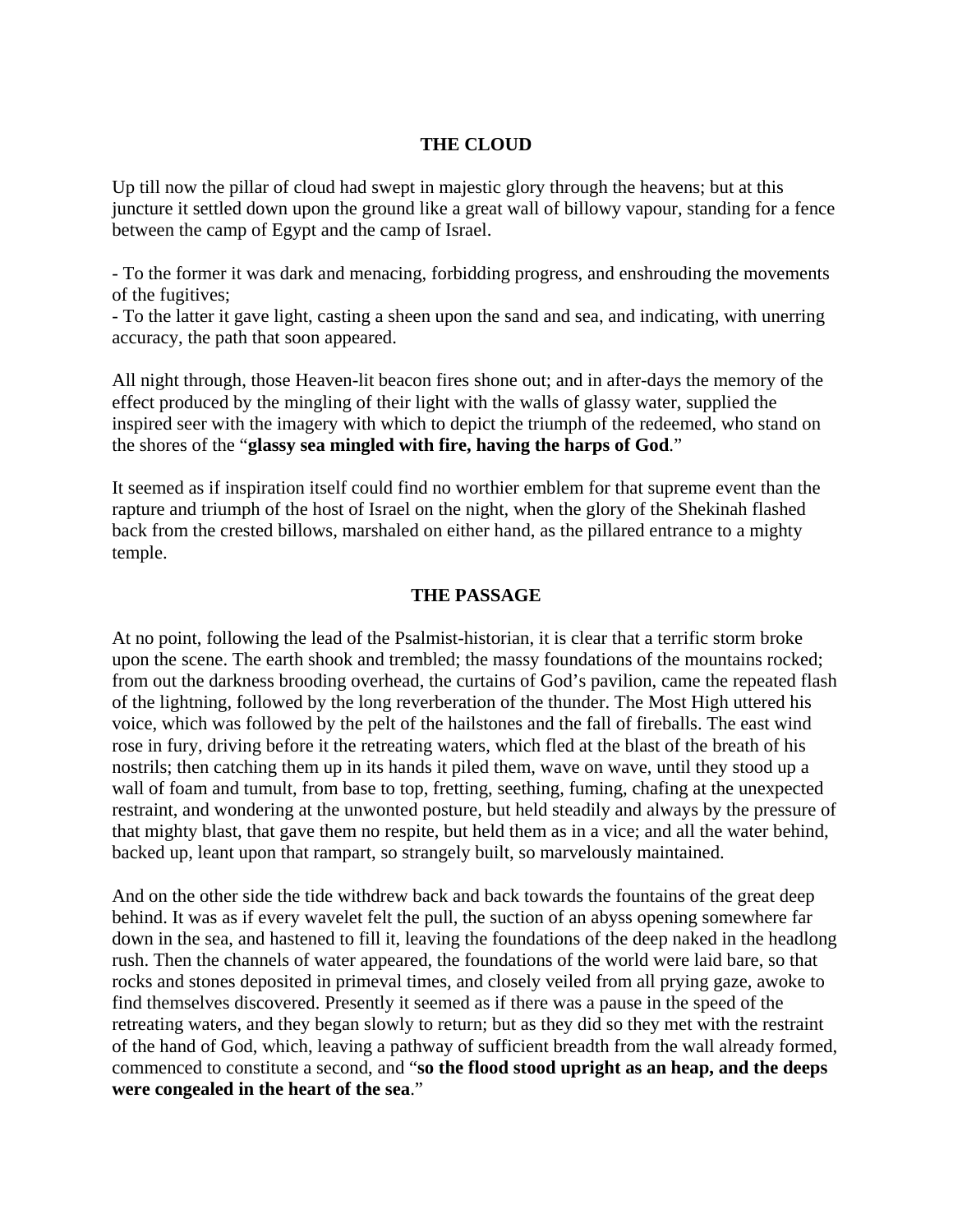Shelving down from the shore between these two walls of water, a broad thoroughfare lay outspread, which the prophet compares to those mountain paths by which cattle descend from the heights on which they graze to the valleys where they rest (Isaiah 63:14). Was there ever such a strange comparison? And yet for the moment it seemed almost as natural; and at that moment the word which had sprung from the lips of the leader, and had been caught by those who stood closest around him, passed like prairie fire, though in a whisper, from lip to lip.

"**Speak unto the children of Israel that they go forward**"; and immediately, without precipitate haste, but with glad obedience, the ransomed host stepped down, rank after rank, and passed between the walls of glass and fire amid the rattle of the storm, which made the withdrawal of their hosts inaudible to their foes.

Imagine, O child of God, if you can, that triumphal march: the excited children restrained from ejaculations of wonder by the perpetual hush of their parents; the almost uncontrollable excitement of the women as they found themselves suddenly saved from a fate worse than death; while the men followed or accompanied them, ashamed or confounded that they had ever mistrusted God or murmured against Moses: and as you see those mighty walls of water piled by the outstretched hand of the Eternal in response to the faith of a single man, learn what God will do for his own.

- Dread not any result of implicit obedience to his command;

- Fear not the angry waters which, in their proud insolence, forbid your progress;
- Fear not the turbulent crowds of men who are perpetually compared to waters lifting up their
- voice and roaring with their waves.
- Fear none of these things.

Above the voices of many waters, the mighty breakers of the sea, the Lord sits as king upon the flood; yea, the Lord sitteth as king forever. A storm is only as the outskirts of his robe, the symptom of his advent, the environment of his presence. His way lies through, as well as in the sea, his path amid mighty waters, and his footsteps are veiled from human reason.

Dare to trust Him; dare to follow Him!

Step right down into the ooze of the sea, to find it rock; go down into the mighty depths, to discover that the very forces which barred your progress and threatened your life, at his bidding become the materials of which an avenue is made to liberty.

## **THE PURSUIT**

As soon as the Egyptians became aware that Israel was escaping, they followed them, and went on after them into the midst of the sea.

There was a good deal of pride and obstinacy in this act, which tempted God and presumptuously dared him to do his worst; and, forthwith, when the host was between the walls of water, the whole force of the storm seemed to spend itself on them.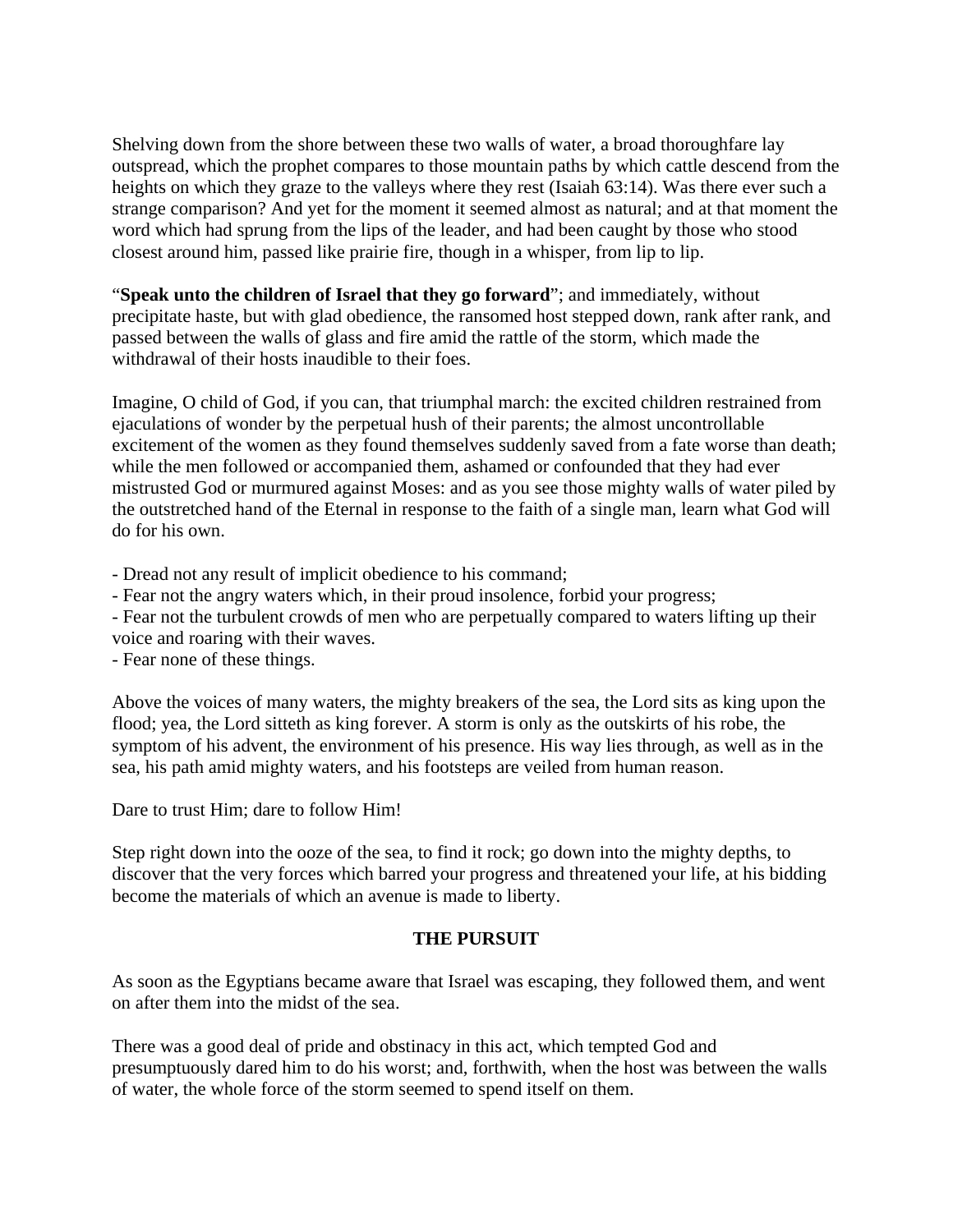The Lord looked upon them through the pillar of fire and of cloud, and troubled them; a sudden panic seized them; their heavy chariots could make but ill progress amid the ooze of the sea bottom, and the wheels themselves became clogged and bound so that they could not move; and they turned to flee, conscious that a greater than Israel was engaged against them.

At this juncture the morning light began to break; and, at the bidding of God, Moses stretched out his hand over the sea from that further shore which he and Israel had by this time gained, and the sea returned to its strength. The Egyptians fled against it in vain; they were overwhelmed in the sudden rush of water toppling down on them from either side. They sank as lead in the mighty waters; they went down like a stone into its depths; and in less time than it takes to tell the story, not a trace of their proud array remained.

## **THE SONG OF MOSES**

#### "**Then sang Moses**."

The morning dawn revealed one of the most memorable spectacles of history. A nation of slaves, fleeing from their masters, had suddenly become a nation of freemen, and stood emancipated upon the shores of a new continent.

The proud people, which for generations had inflicted such untold griefs upon them, had suffered a humiliation from which it would take them generations to recover. The chivalry of Egypt was overwhelmed in the midst of the sea, there remained not so much as one of them left; and all along the shore lay the bodies of the dead, cast up from the depths of the tide.

At this day a significant blank in the hieroglyphed memorials of Egypt tells the story of that overwhelming disaster. And there was given to Israel for all subsequent time an evidence of the trustworthiness of God, which compelled belief, not only in their great Deliverer, but in his servant Moses.

It is thus, if only we are still, and commit to Him our cause, that He will vindicate us from the aspersions of our detractors, and bring out our judgment to the light. And we shall look back on the forms which once filled us with dread, dead upon the seashore; unable to pursue or hurt us more.

And from that ransomed host, congregated there in one vast throng, broke forth an anthem, whose sublime conceptions of language rendered it worthy of the occasion, as it has been the model for triumphal songs in all subsequent times. There is no thought of any but the Lord throughout the entire piece. The song was sung to Him and of Him. It was He that had triumphed gloriously, and cast horse and rider into the sea.

It was his right hand that had dashed in pieces the enemy. It was because He blew with his wind, that they sank as lead in the mighty waters. It was through the greatness of his excellency that they were overthrown who had risen against Him. All the honors of the victory were reverently laid at his feet. Moses is not once referred to.